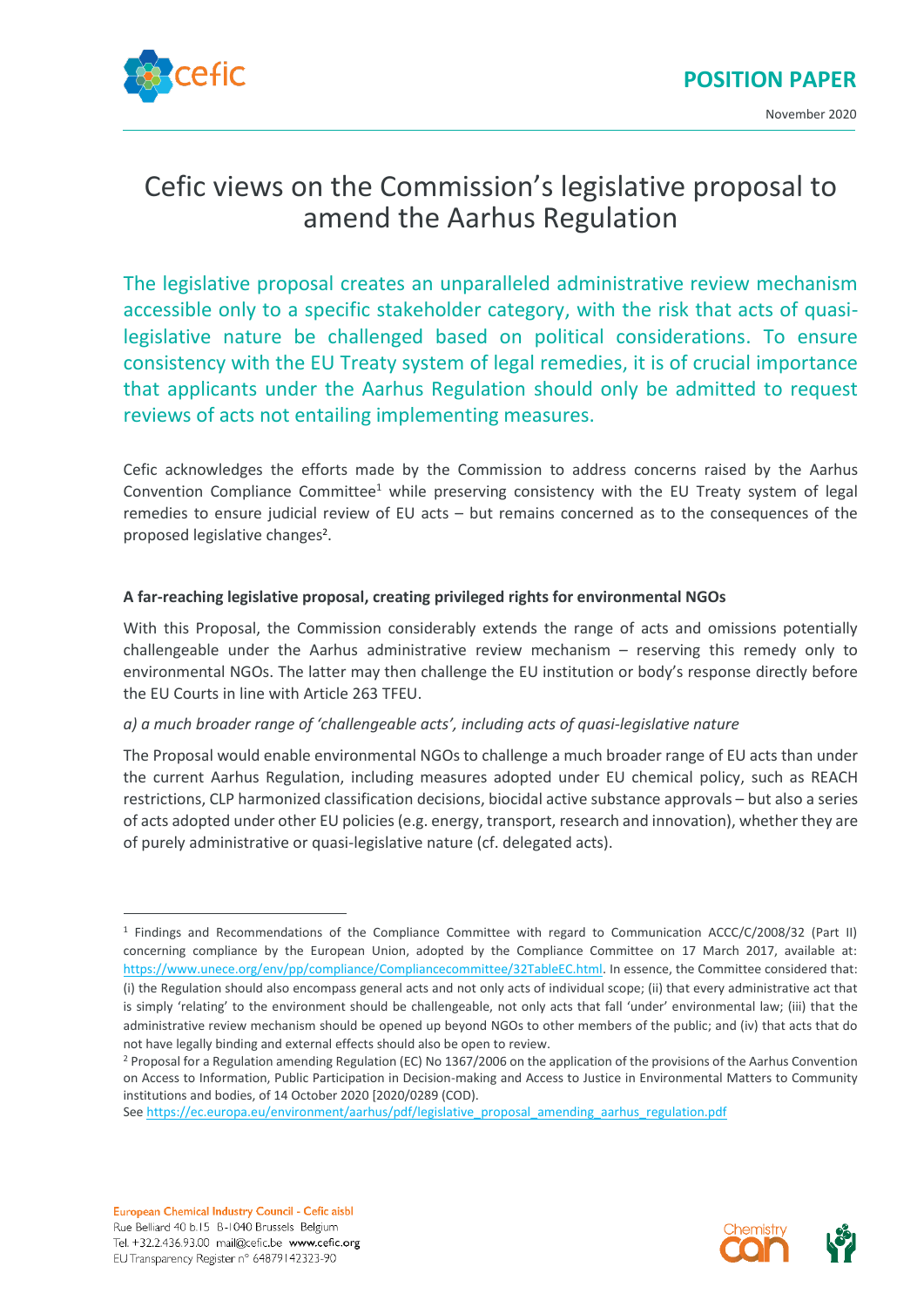# *b) a lower threshold of admissibility*

Environmental NGOs would be admitted to request a review as soon as the act contains provisions that "*may have an adverse effect on the attainment of the objectives of Union policy on the environment set out in Article 191 TFEU*". The threshold to trigger a review of the act would be much lower than under the current regulation, opening the possibility to challenge EU measures – including quasi-legislative measures – based on political considerations.

### *c) creating an unparalleled review procedure accessible exclusively to environmental NGOs*

The Proposal would thus create a transversal administrative review mechanism accessible only to a specific stakeholder category. Environmental NGOs would be given privileged access to a two-tier review system – first before the EU institution/body adopting the contested act (or omitting to act) and second before the EU courts, for reviewing acts of individual and general scope.

Conversely, businesses, trade federations and other non-privileged applicants can rely on administrative review procedures only on a case-by-case basis, where this is provided for under sector-specific legislation and only for a limited number of decisions of individual scope (e.g. ECHA Board of Appeal; confirmatory applications under EU access to documents regulation).

# **A Proposal that risks leading to significant increase in litigation before the EU courts, challenging EU acts based on political considerations**

Since the administrative review mechanism was created in 2006, environmental NGOs have repeatedly challenged before the EU courts the administrative response to the formal request for internal review. Out of the 47 requests for internal review on the public record, 18 led to actions for annulment<sup>3</sup>.

Several appeals have been lodged in order to seek annulment of the measure subject to administrative review. In the chemical sector, court cases are ongoing to challenge product/substance authorizations granted under EU secondary legislation<sup>4</sup>, creating legal uncertainty for the applicants.

This trend will likely increase with the broadening of the scope of 'administrative acts', and evolve towards challenges of a more political nature, arguing that EU measures should be annulled for lack of consistency with environmental principles and policy objectives.

# **There is hence an urgent need to safeguard consistency with the EU Treaty system of remedies**

While we acknowledge the difficulties that environmental NGOs experience to get standing before EU courts, this is largely due to the design and nature of the system of legal remedies in the EU Treaty. Much of those difficulties are common to other 'non-privileged' applicants.

Despite changes brought by the Lisbon Treaty intended to 'relax' the admissibility conditions of the annulment action for natural and legal persons by removing the requirement for individual concern for certain non-legislative acts of general scope, businesses seeking judicial review of EU acts of general

<sup>3</sup> See public record at [https://ec.europa.eu/environment/aarhus/requests.htm,](https://ec.europa.eu/environment/aarhus/requests.htm) consulted on 30 October 2020.

<sup>4</sup> See for example **[Case T-436/17](http://curia.europa.eu/juris/liste.jsf?oqp=&for=&mat=or&lgrec=en&jge=&td=%3BALL&jur=C%2CT%2CF&num=T-436%252F17&page=1&dates=&pcs=Oor&lg=&pro=&nat=or&cit=none%252CC%252CCJ%252CR%252C2008E%252C%252C%252C%252C%252C%252C%252C%252C%252C%252Ctrue%252Cfalse%252Cfalse&language=en&avg=&cid=10401237)** *ClientEarth and Others v Commission*, and **[Case T-108/17](http://curia.europa.eu/juris/document/document.jsf?text=&docid=212665&pageIndex=0&doclang=EN&mode=lst&dir=&occ=first&part=1&cid=3546665)** *ClientEarth v Commission* [Appeal Case, **[C-458/19 P](http://curia.europa.eu/juris/liste.jsf?num=C-458/19&language=en)**]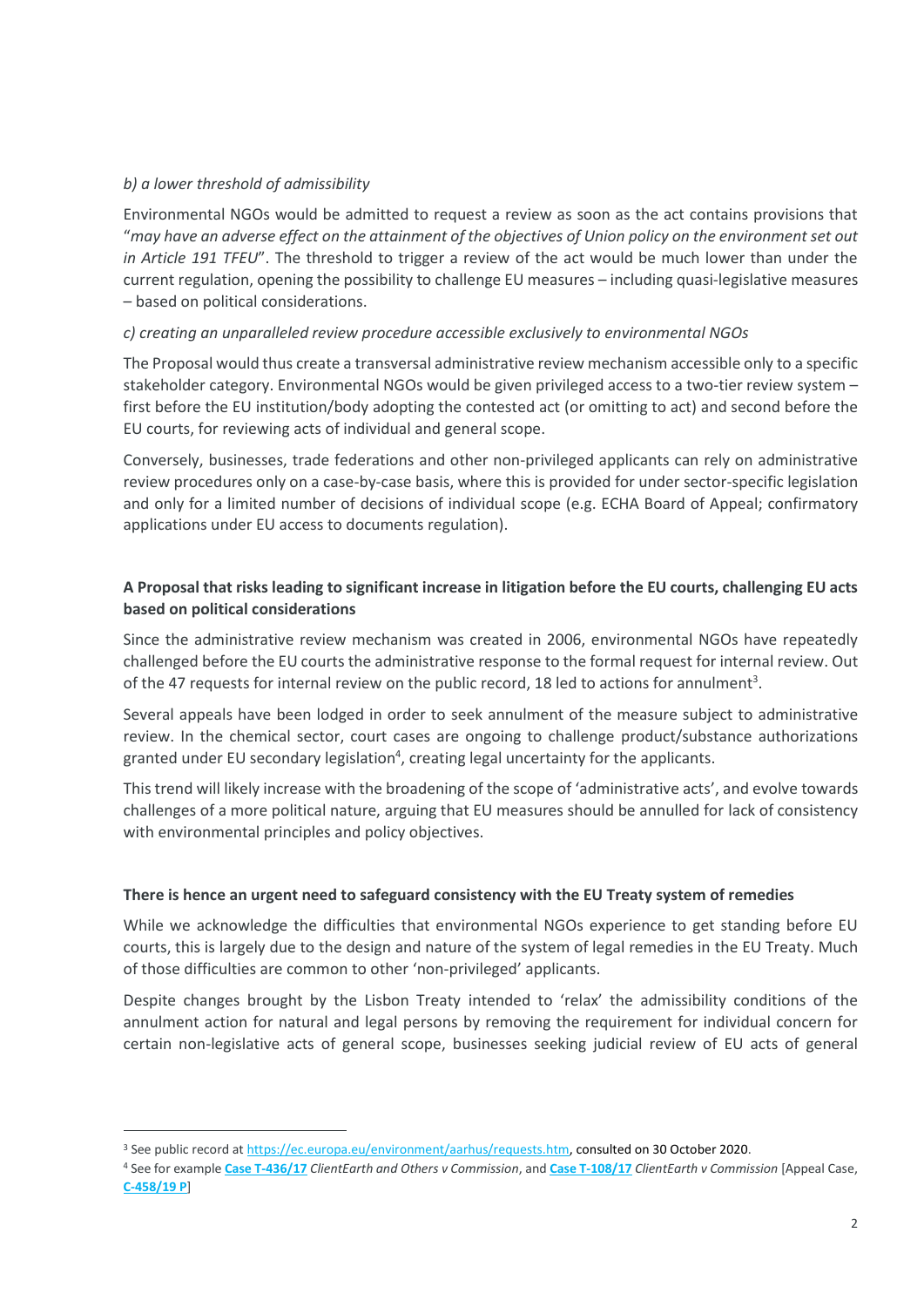application often have to initiate proceedings before national courts against the national measure implementing the EU act and plead the invalidity of the latter<sup>5</sup>.

The Proposal designs an administrative review mechanism which **cannot be considered consistent with the system of remedies established in the EU Treaty**.

**First**, in terms of scope of 'challengeable acts'.

The category of acts of general scope becoming challengeable under the Aarhus Regulation should match the concept of 'regulatory act' under Article 263 paragraph 4 TFEU, i.e. acts that:

- are non-legislative;
- have legally binding and external effects (i.e. intended to produce legal effects);
- do not entail implementing measures at EU or national level **whether this explicitly or implicitly required**.

With regard to the last condition, the Proposal only excludes from the scope of the review mechanism "*those provisions [of the act] for which Union law explicitly requires implementing measures at Union or national level"*.

As non-legislative acts of general scope do not usually include explicit formulations as regards the required implementation at EU/national level, the word '*explicitly*' should be removed.

To match the concept of 'regulatory act', the Aarhus Regulation should only allow reviews of measures where the implementation is 'purely' automatic and results directly from EU rules – not other transitional rules can apply. This is all the more important since the requirement for the absence of implementing measures under Article 263 TFEU has been interpreted restrictively by EU courts.

# **Second,** in terms of 'right to act'.

To challenge a regulatory act under Article 263 paragraph 4 TFEU, the applicant has to prove that the act is of direct concern. This essentially means that the measure must directly affect the legal situation of the applicant. This is a difficult test to satisfy, often preventing groups and associations to institute proceedings in their own name<sup>6</sup>.

Although environmental NGOs cannot be required to prove 'direct concern', criteria for entitlement at EU level under Article 11 of the Aarhus Regulation may have to be tightened up. Trade federations cannot challenge an act that only affects the interests of their members in a general manner. Hence it would be logical that environmental NGOs cannot challenge acts that are only remotely connected to their statutory purpose and record of activity.

<sup>5</sup> See for instance [Joined Cases C-191/14 and C-192/14](http://curia.europa.eu/juris/liste.jsf?num=C-191/14&language=en) *Borealis Polyolefine GmbH and OMV Refining & Marketing GmbH v Bundesminister für Land-, und Forstwirtschaft, Umwelt und Wasserwirtschaft*, [Case C-295/14](http://curia.europa.eu/juris/liste.jsf?num=C-295/14) *DOW Benelux BV and Others v Staatssecretaris van Infrastructur en Milieu and Others*, and [Joined Cases C-389/14, C-391/14 to C-393/14](http://curia.europa.eu/juris/liste.jsf?num=C-389/14) *Esso Italiana Srl and Others, Api Raffineria di Ancona SpA, Lucchini in Amministrazione Straordinaria SpA and Dalmine SpA v Comitato nazionale per la gestione della direttiva 2003/87/CE e per il supporto nella gestione delle attività di progetto del protocollo di Kyoto and Others*. <sup>6</sup> See [Case C-486/01](http://curia.europa.eu/juris/liste.jsf?num=C-486/01&language=en) *Front National v European Parliament*[, Case C-15/06](http://curia.europa.eu/juris/liste.jsf?language=en&num=C-15/06) *Siciliana v Commission.*